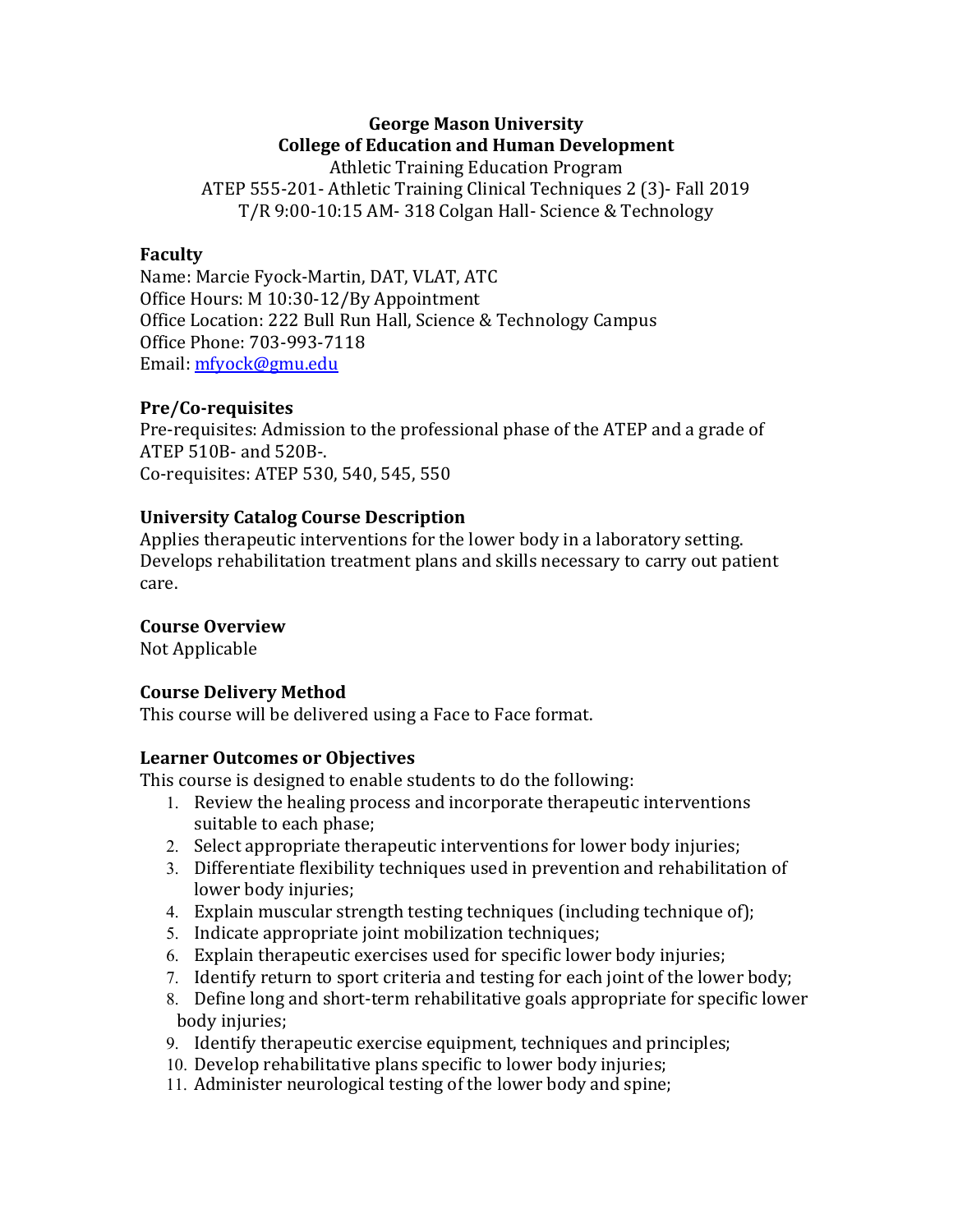- 12. Synthesize the literature to develop an evidence-based research project (to include but not limited to case study, clinical research project, literature review).
- 13. Critically appraise lower body evaluation techniques/interventions.

### **Accreditation Standards**

The course meets Commission on Accreditation of Athletic Training Education (CAATE) competencies and proficiencies in one or more of the following content areas: evidence-based practice, prevention and health promotion, clinical examination and diagnosis, acute care of injury and illness, therapeutic interventions, psychosocial strategies and referral, healthcare administration, professional development and responsibility.

# **Required Texts**

- 1. Prentice, W. (2015). *Rehabilitation Techniques for Sports Medicine and Athletic Training.* (6<sup>th</sup> ed.). Slack Incorporated.
- 2. Starkey C. (2013). *Therapeutic Modalities.* F.A. Davis Company.
- 3. Additional readings as assigned

# **Course Performance Evaluation**

Students will be evaluated on content standards (knowledge gained) and psychomotor competency performance (demonstration of the skill content). Content standards and psychomotor skills will be assessed via practical skill demonstrations (Competency Evaluations) and a comprehensive practical examination. Class participation will be assessed through completion of daily class activities. Students are expected to submit all assignments on time in the manner outlined by the instructor (e.g., Blackboard, Tk20, hard copy).

### **Course Performance Evaluation**

Students will be evaluated on content standards (knowledge gained) and performance (demonstration of the content). Content standards may be assessed via written assignments and exams. Students are expected to submit all assignments on time in the manner outlined by the instructor (e.g., Blackboard, Tk20, hard copy).

*Competency Examinations-* Student competence will be assessed through cognitive and psychomotor examinations related to rehabilitation of lower body athletic injuries.

*Comprehensive Final Examination-* One comprehensive practical examination will be administered. The examination will require a demonstration of content knowledge and psychomotor skill gained throughout the entire semester.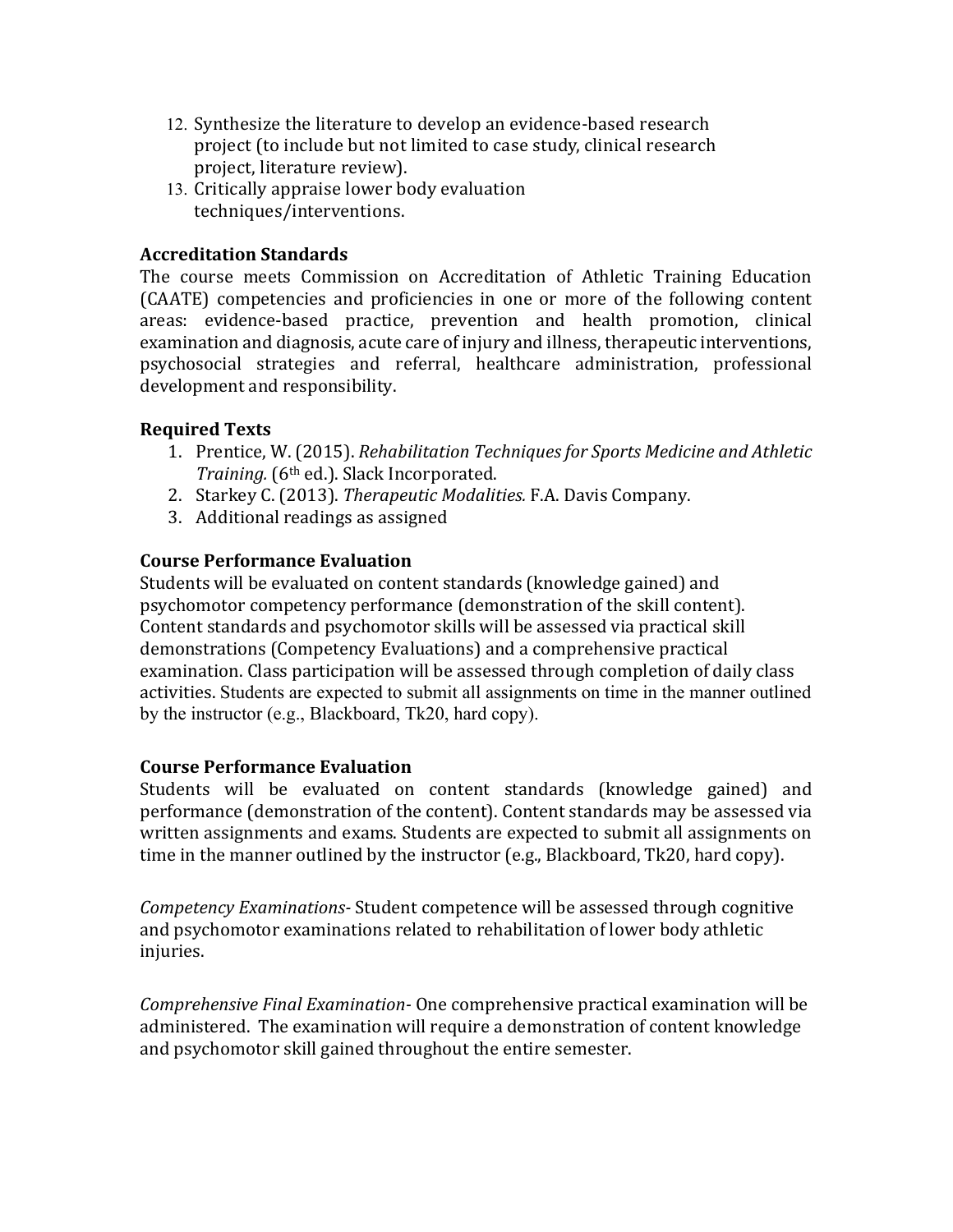*Modality Check off-* Student competence in modality application (ATEP 520 check off form) will be assessed by both peer and instructor check-offs. All peer check off attempts must be successfully completed prior to attempting an instructor check off. Students will be expected to demonstrate successful completion as indicated by 80% or better completion score on each of the six identified therapeutic modalities as per the ATEP 520 check off form.

*Class Attendance/Professionalism-* Students are expected to exhibit professional behaviors and dispositions at all times. It is critical that each student conduct himself/herself in an appropriate manner and decorum fitting of a health care provider. Making light of injuries, conditions, or illnesses or any action that is not respectful to the class, instructor, or patient study will not be tolerated. Submission of documents or assignments should not include personal information and should comply with Health Insurance Portability & Accountability Act (HIPAA) regulations.

- *Communication* When communicating with the instructor and classmates, either face-to-face or via email, students should address the other person appropriately, use appropriate language and maintain a civil demeanor.
- *Responsibility/Accountability/ Honesty/Integrity–Professionals take responsibility for their actions and are accountable. This can occur at multiple levels* but generally consists of being on time, completing assignments on time, submitting work that is of the appropriate quality, honoring commitments and *owning up to mistakes. Students are expected to interact with the instructor and classmates in appropriate, respectful and civil behaviors. Professionals keep* their word when committing to something and act in an ethical and *respectful manner. See George Mason University policy for further guidance.*
- Professionalism evaluation Any professionalism violation will be documented by the instructor. Violations will result in a 1-point deduction per episode from *the final point total.*

*Attendance*- Attending, being on-time for class, active participation and respect for peers and instructor are important components of this course. Therefore, students will lose credit for not attending and contributing to the class. An unexcused absence will result in a point reduction of the student's final grade. Each late **arrival will result in 1point reduction of the student's final grade.** If a student arrives more than 10 minutes after the beginning of class, it will be recorded as an unexcused absent even if the student attends the class. Excused absences include the following: illness (must bring a receipt or note from a doctor), family death, athletic/academic event(contact instructor in advance), and others at the discretion of the instructor. For known upcoming absences, students must contact the instructor at least one week in advance to the missed class to make up work. In the case of illness or some other unforeseen absence, the student must contact the instructor before the course meeting via e-mail. At the next attended class meeting the student will discuss material that is to be completed. **Students will have one**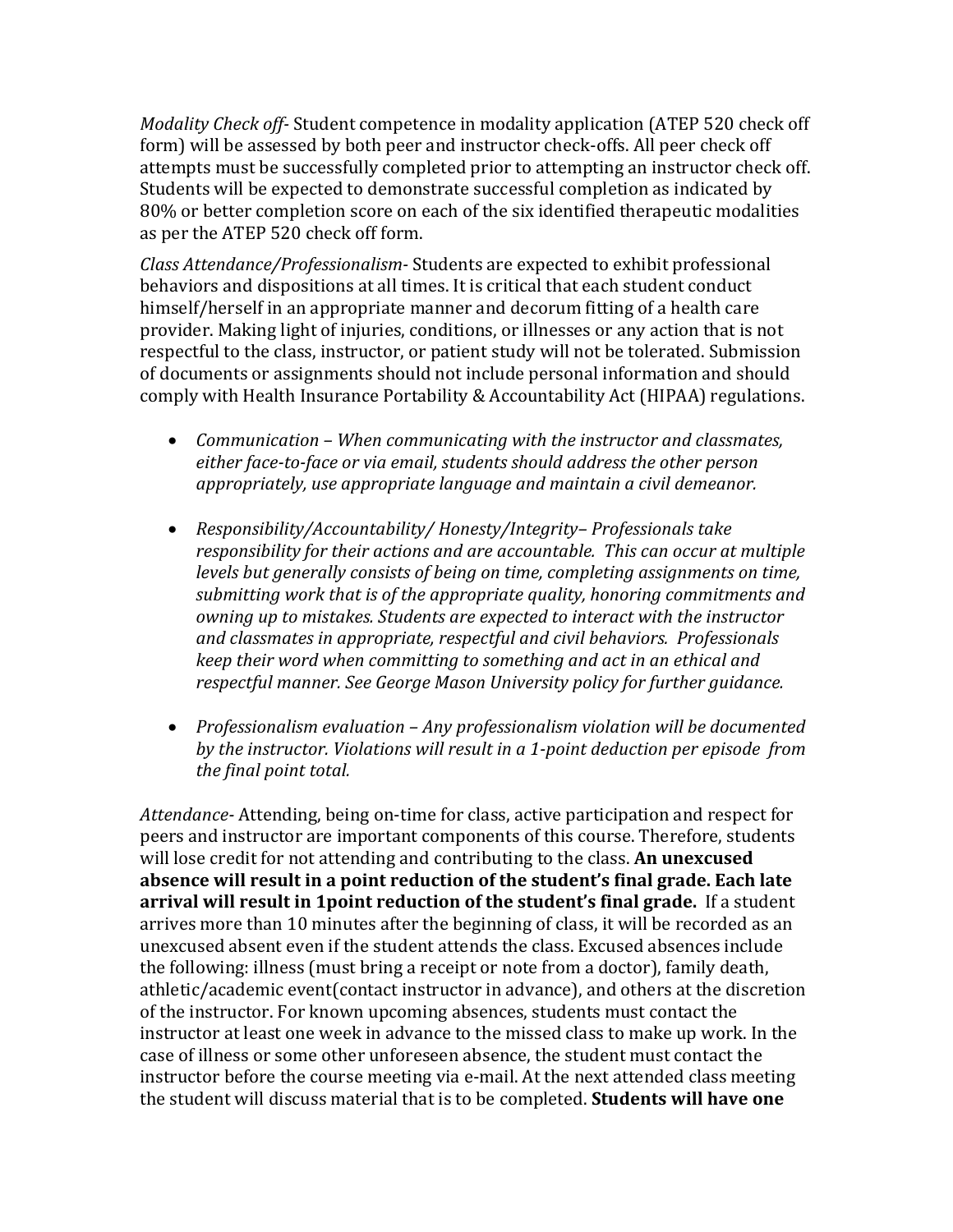**week from the excused absence to complete any missed assignments.** It is the student's obligation to pursue any make-up work. Attendance will be recorded at the beginning of class.

| <b>ASSESSMENT METHOD</b>         | <b>POINTS EACH</b> | <b>POINTS TOTAL</b> |
|----------------------------------|--------------------|---------------------|
| Attendance/Professionalism       |                    | 25                  |
| Competency Evaluations 1,2,3,4,5 | Variable           | TBD                 |
| Comprehensive Final Examination  | 100                | 100                 |
| <b>Modality Check off</b>        |                    | 60                  |
| <b>TOTAL</b>                     |                    | TRD                 |

#### **Grading Scale**

**A:** 465-500 pts. (93%) **C:** 385-399 pts. (77%) **A**-: 450-464 pts. (90%) **F:** <315 pts **B**+: 435-449 pts. (87%) **B:** 415-434 pts. (83%) **B**-: 400-414 pts. (80%)

**\*Although a B- is a satisfactory grade for a course, students must maintain a 3.00 average in their degree program and present a 3.00 GPA on the courses listed on the graduation application.**

Every attempt will be made to grade and return assignments in a timely manner to provide students with constructive feedback. To provide students the opportunity to fully assess the feedback provided on graded assignments, the professor will be happy to answer any questions at the next class period following the return of the assignments or during the professor's office hours. The professor acknowledges the passion with regards to grades, but unprofessional and uncivil behavior either in person or through other modes of communication will not be tolerated.

#### *Assignments*

Late assignments will not be accepted. Assignments should be submitted at the beginning of the class meeting on the due date. Late assignment will result in a zero  $(0)$  for the assignment. This applies to electronic submissions as well.

You MUST follow provided directions completely on all assignments. Failure to do so will result in a zero  $(0)$  for the assignment.

### **Professional Disposition**

It is critical each student conduct themselves in an appropriate manner and decorum fitting of a health care provider. Making light of injuries, conditions, or illnesses that is not respectful to the class, instructor, or patient study will not be tolerated. Submission of documents or assignments should not include personal information and comply with Health Insurance Portability & Accountability Act (HIPPA) regulations. See https://cehd.gmu.edu/students/polices-procedures/

### **Technology Use During Class**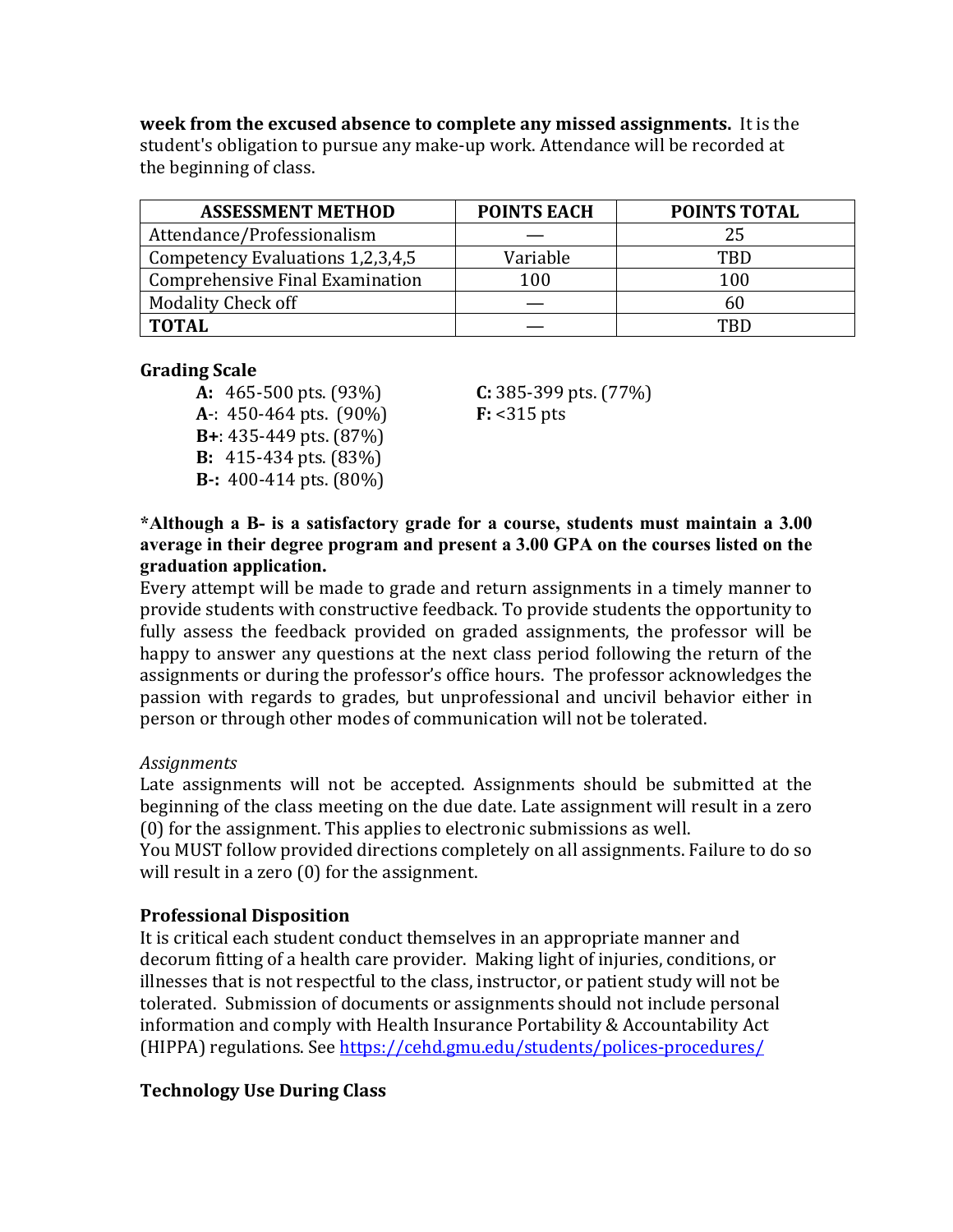As per GMU policy, all sound emitting technology is required to be turned off and put away during the lecture and laboratory class meeting times. Additionally, no laptop computers or tablets will be permitted for use during class time; the exceptions are for use during presentations/projects, and technology deemed as necessary by the Office of Disability Services. Students utilizing various technology devices during class will be asked to leave class and will not be permitted to complete course work or receive any points for assignments that day.

# **E-Mail Correspondence**

Only messages that originate from a George Mason University address will be accepted; thus, your e-mail address must end in gmu.edu. The instructor will not read e-mail messages not originating from a GMU account. Also, when corresponding with any professional at GMU or off campus via e-mail, use the following, appropriate professional format; any e-mail not using this format will be returned to the students for revision before a response will be issued:

Dear Dr. Fyock (Beginning salutation)

I am looking forward to your class. (Text body)

Regards, (Ending Salutation) (Your name)

|             | Date     | <b>Topic</b>                                                   | <b>Reading/Assignment Due</b>                                 |
|-------------|----------|----------------------------------------------------------------|---------------------------------------------------------------|
| T           | $8 - 27$ | ATEP 520 Completion                                            |                                                               |
| $\mathbf R$ | $8 - 29$ | ATEP 520 Completion                                            |                                                               |
| T           | $9 - 3$  | Intro Course /Designing<br>Rehab Plan/Healing<br>Process       | Starkey text<br>Chapter 1-2-Prentice<br>Articles as assigned  |
| R           | $9 - 5$  | Evaluation Process in<br>Rehab/Psychological<br>Considerations | Chapter 3-4- Prentice<br>Articles as assigned                 |
| T           | $9 - 10$ | Exam #1/ Core<br>Stability/Neuromuscular<br>Control            | Prentice 1-4<br>Chapter 5-6- Prentice<br>Articles as assigned |
| $\mathbf R$ | $9 - 12$ | Neuromuscular Control/<br>Stability & Balance                  | Chapter 6-7- Prentice<br>Articles as assigned                 |

### **Class Schedule**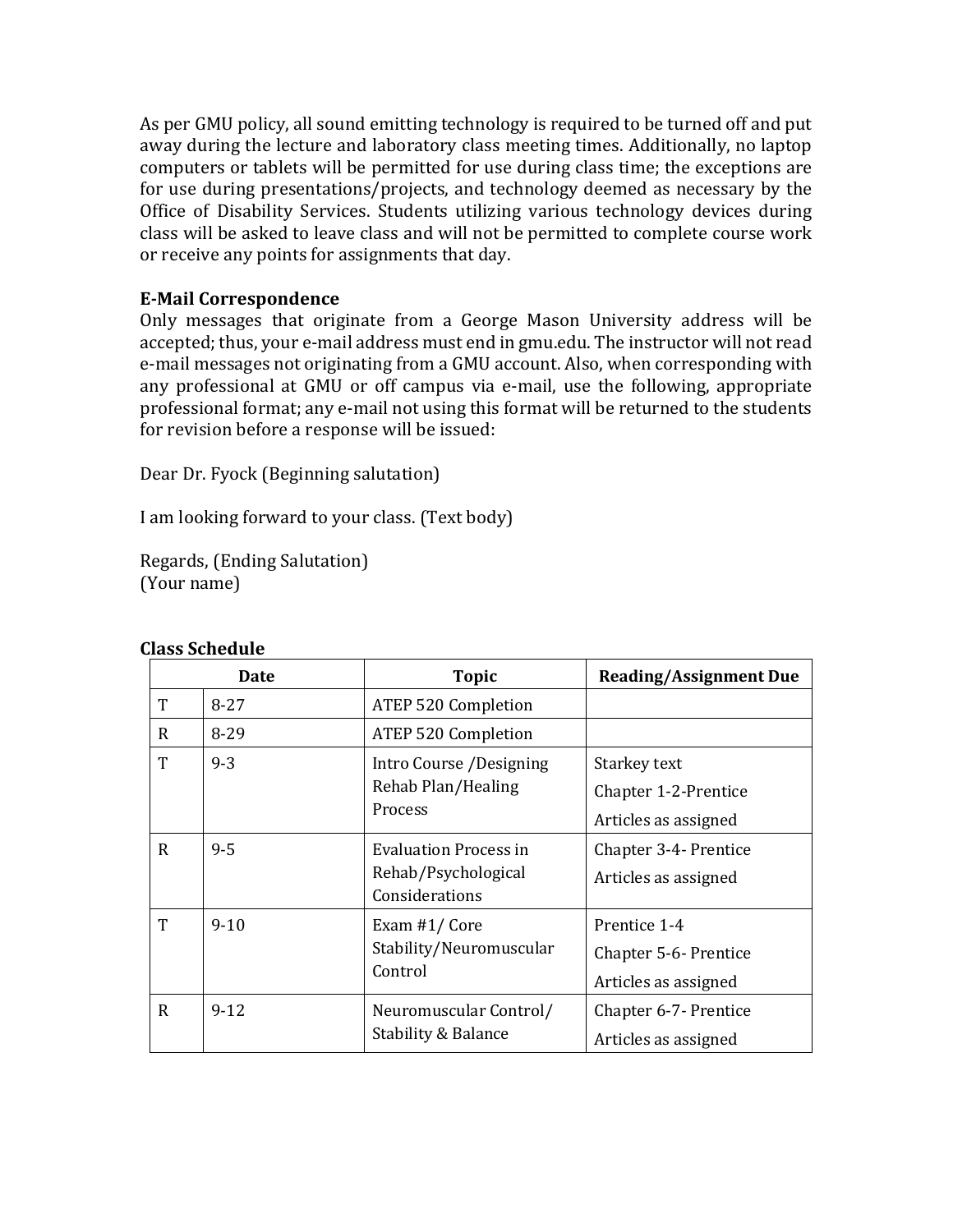| T            | $9 - 17$  | Range of motion<br>techniques/Joint<br>Mobilization               | Chapter 8, 13- Prentice<br>Articles as assigned  |
|--------------|-----------|-------------------------------------------------------------------|--------------------------------------------------|
| $\mathbf{R}$ | $9-19$    | Exam #2 /Lab Competency<br>#1                                     | 5-8, 13- Prentice<br>Articles as assigned        |
| T            | $9 - 24$  | Muscular strength, power,<br>endurance/OKC & CKC<br>exercise      | Chapter 9, 12-Prentice<br>Articles as assigned   |
| $\mathbf{R}$ | $9 - 26$  | Plyometrics/PNF<br>technique                                      | Chapter 11, 14- Prentice<br>Articles as assigned |
| T            | $10-1$    | Cardiovascular<br>Fitness/Aquatic Rehab<br>techniques             | Chapter 10, 15- Prentice<br>Articles as assigned |
| $\mathbf R$  | $10-3$    | Exam #3/Lab Competency<br>#2                                      | 9-12, 14-15- Prentice<br>Articles as assigned    |
| T            | $10-8$    | Functional Progressions &<br>RTP testing /Ankle, Foot<br>Injuries | Chapter 16, 23- Prentice<br>Articles as assigned |
| $\mathbf R$  | $10 - 10$ | Ankle, foot Injuries                                              | Chapter 23- Prentice                             |
| T            | $10 - 17$ | Lower leg Injuries                                                | Chapter 22- Prentice<br>Articles as assigned     |
| R            | $10 - 22$ | Lab Competency #3                                                 | Lower leg, ankle, foot<br>injuries               |
| T            | 10-24     | Knee & Patellofemoral                                             | Chapter 21<br>Articles as assigned               |
| $\mathbf R$  | 10-29     | Knee & Patellofemoral                                             |                                                  |
| $\mathbf T$  | 10-31     | Knee & Patellofemoral                                             |                                                  |
| $\mathbf R$  | $11 - 5$  | Exam $#4$                                                         | 21-23- Prentice                                  |
| T            | $11 - 7$  | Lab Competency #4                                                 | Knee & Patellofemoral                            |
| $\mathbf R$  | $11 - 12$ | Groin, Hip, Thigh                                                 | Chapter 20- Prentice<br>Articles as assigned     |
| T            | $11 - 14$ | Groin, Hip, Thigh                                                 |                                                  |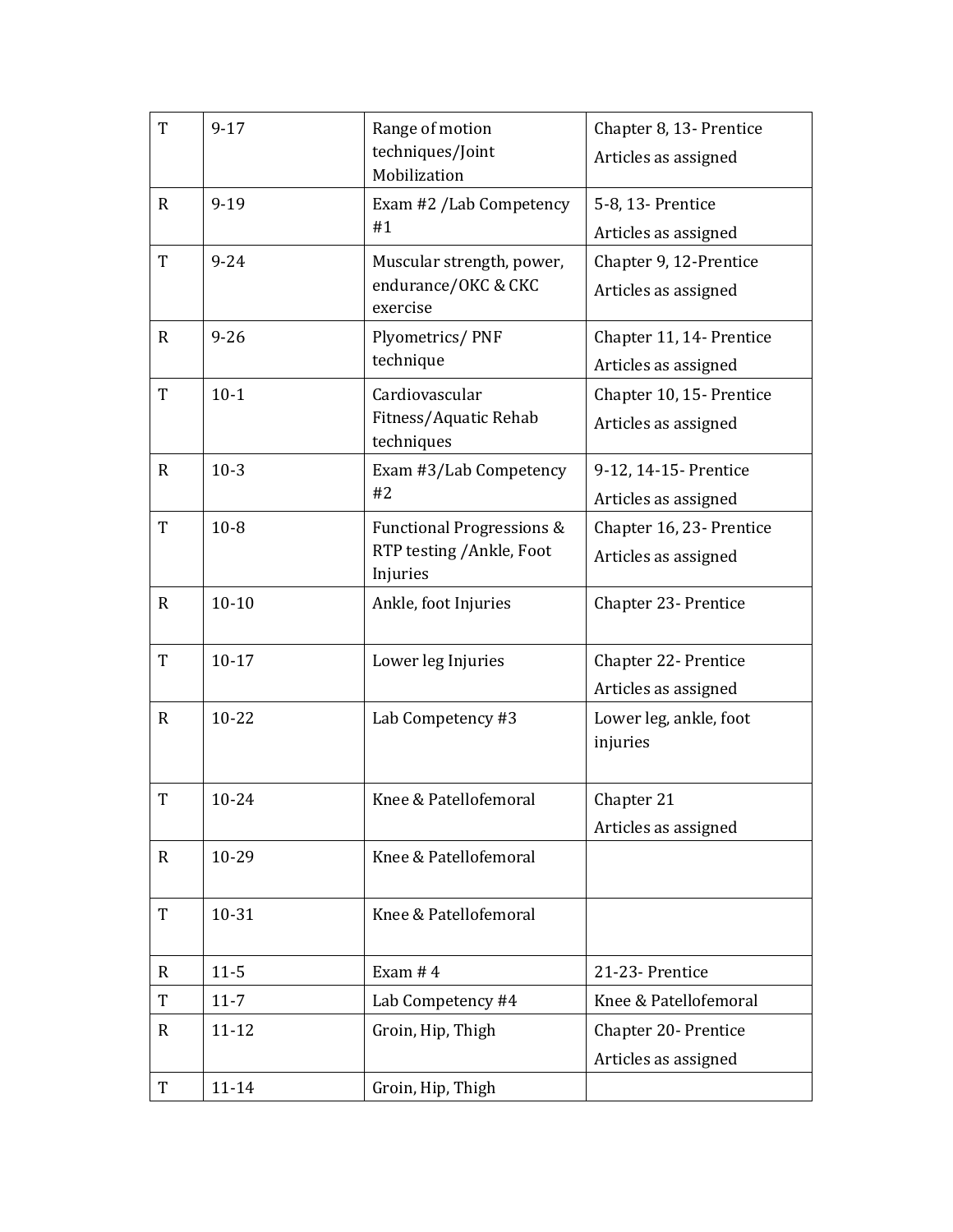| T | 11-19     | Lab Competency #5 | <b>CAT Assignment Due</b> |
|---|-----------|-------------------|---------------------------|
| R | $11 - 21$ | Lumbar Spine      | Chapter 24- Prentice      |
|   |           |                   |                           |
| T | $11 - 26$ | Lumbar Spine      |                           |
| T | $12 - 3$  |                   |                           |
| R | $12 - 5$  | Exam $#5$         | 20, 24- Prentice          |
|   |           |                   | Articles as assigned      |
|   | 12-17     | 7:30-10:15 AM     |                           |

Note: Faculty reserves the right to alter the schedule as necessary, with **notification to students.** 

### **Core Values Commitment**

The College of Education and Human Development is committed to collaboration, ethical leadership, innovation, research-based practice, and social justice. Students are expected to adhere to these principles: http://cehd.gmu.edu/values/.

### **GMU Policies and Resources for Students**

### *Policies*

- Students must adhere to the guidelines of the Mason Honor Code (see http://oai.gmu.edu/the-mason-honor-code/).
- Students must follow the university policy for Responsible Use of Computing (see http://universitypolicy.gmu.edu/policies/responsible-use-ofcomputing/).
- Students are responsible for the content of university communications sent to their Mason email account and are required to activate their account and check it regularly. All communication from the university, college, school, and program will be sent to students **solely** through their Mason email account.
- Students with disabilities who seek accommodations in a course must be registered with George Mason University Disability Services. Approved accommodations will begin at the time the written letter from Disability Services is received by the instructor (see http://ods.gmu.edu/).